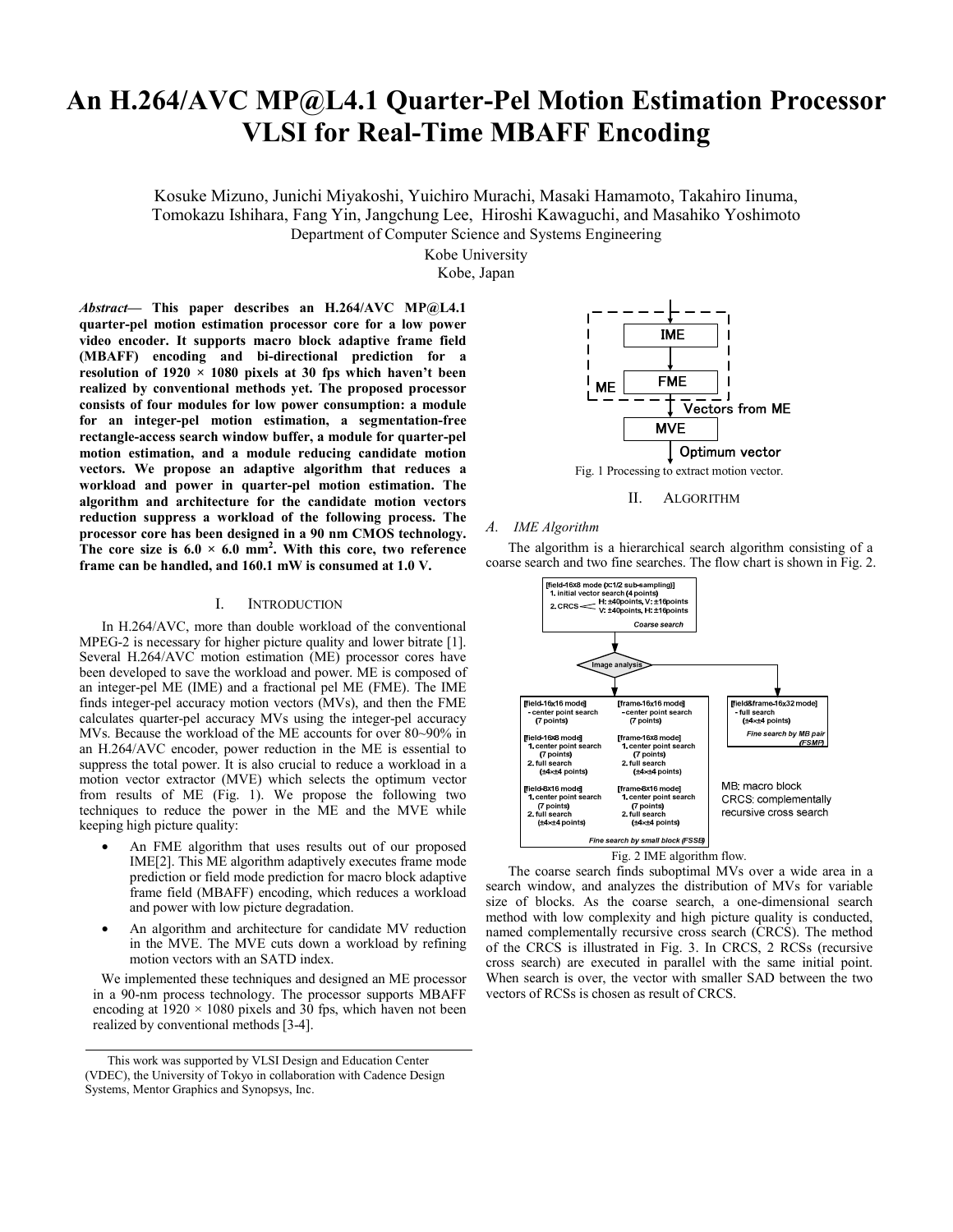

Fig. 3. Complementally recursive cross search (CRCS).

Then, either of two fine searches is carried out. The two fine searches comprise a fine search by small block (FSSB) and a fine search by macro block pair (FSMP), one of which is chosen according to the result of image analysis. In FSSB, center point searches are carried out for 2 MBAFF modes and 3 block sizes. The purpose of the center point searches is to adjust the coarse search results to each mode's optimum. Then full searches are conducted to increase picture quality. In FSMP, a full search is conducted at MB pair size.

### *B. FME Algorithm*

We propose a new FME search algorithm to reduce the workload. The proposed FME algorithm firstly determines relative merits of both MBAFF modes comparing SAD result of IME. The MBAFF mode of the smaller SAD is called superior MBAFF mode and the other inferior is called inferior MBAFF mode. Superior MBAFF mode is searched for  $16 \times 16$ ,  $8 \times 16$ , and  $8 \times 8$  block sizes to conduct high accurate estimation, while the inferior MBAFF mode is only for a  $16 \times 16$  block size to reduce the workload as shown in Fig. 4(a). For each above block size and MBAFF mode, neighbor search algorithm (NSA) is conducted as shown in Fig. 4(b). NSA is a 2 step search algorithm. In step 1, IME result and its neighbor 8 half-pels are searched and one best point is determined. In step 2, neighbor 8 quarter-pels of the best point is searched. Search cost of the NSA is sum of the absolute transferred difference (SATD) with  $4 \times 4$ Hadamard transform. The search cost is reused to calculate SATD of smaller block sizes in the same search point. By the SATD reusing scheme, the proposed FME algorithm finds SATD and MV of all 4 block sizes and both MBAFF mode is searched in the only 33% workload compared to the conventional all mode search.



Fig. 4. (a) FME search strategy (b) neighbor search algorithm (NSA).

## *C. Candidate-MVs Reduction Algorithm*

According to FME algorithm, 162 motion vectors are outputted for P frame and B frame. All the motion vectors were transmitted to external ME (MVE) in conventional way. In MVE, the best motion vector is decided by comparing the cost of each motion vector. Multiplication in MVCOST calculation causes increase of power. So it is necessary to reduce the number of motion vectors before transmitting to MVE. We proposed the Algorithm selecting motion vectors which could reduce the number of motion vectors to 14 by SATD.

Figure 5 showed proposed algorithm flow. We select vectors by comparing SATD. Firstly reference picture selection is performed. Secondly L0 prediction or L1 prediction is decided for B picture. Then frame prediction or field prediction is decided. At last, block size is selected and the motion vectors can be reduced to 14.



#### *D. Simulation Result*

The parameters in the algorithm simulation are as follows: a resolution is HD (1920  $\times$  1080 interlace), a frame rate is 30 fps, the number of reference frames are two for a P frame and two for a B frame, MBAFF is supported, and search range is  $\pm 128 \times \pm 64$ . We used 13 test sequences including quick motion and high activity picture (Bronze with Credits, Church, European Market, Whale Show, Soccer Action, Track with Credits, Buildings along the Canal, View from Sky with Credits, Intersection, Streetcar, Yachting, Japanese Room, and Yacht Harbor). Fig. 6 shows comparisons of average workload and average PSNR over the above sequences between the proposed and conventional algorithms. The workload of the proposed algorithm is reduced to 9.7% and the picture degradation is only 0.098dB, compared with the conventional hybrid unsymmetrical cross multi hexagon grid search (UMHS) [5].



Fig. 6. Workload and PSNR of the proposed ME algorithm.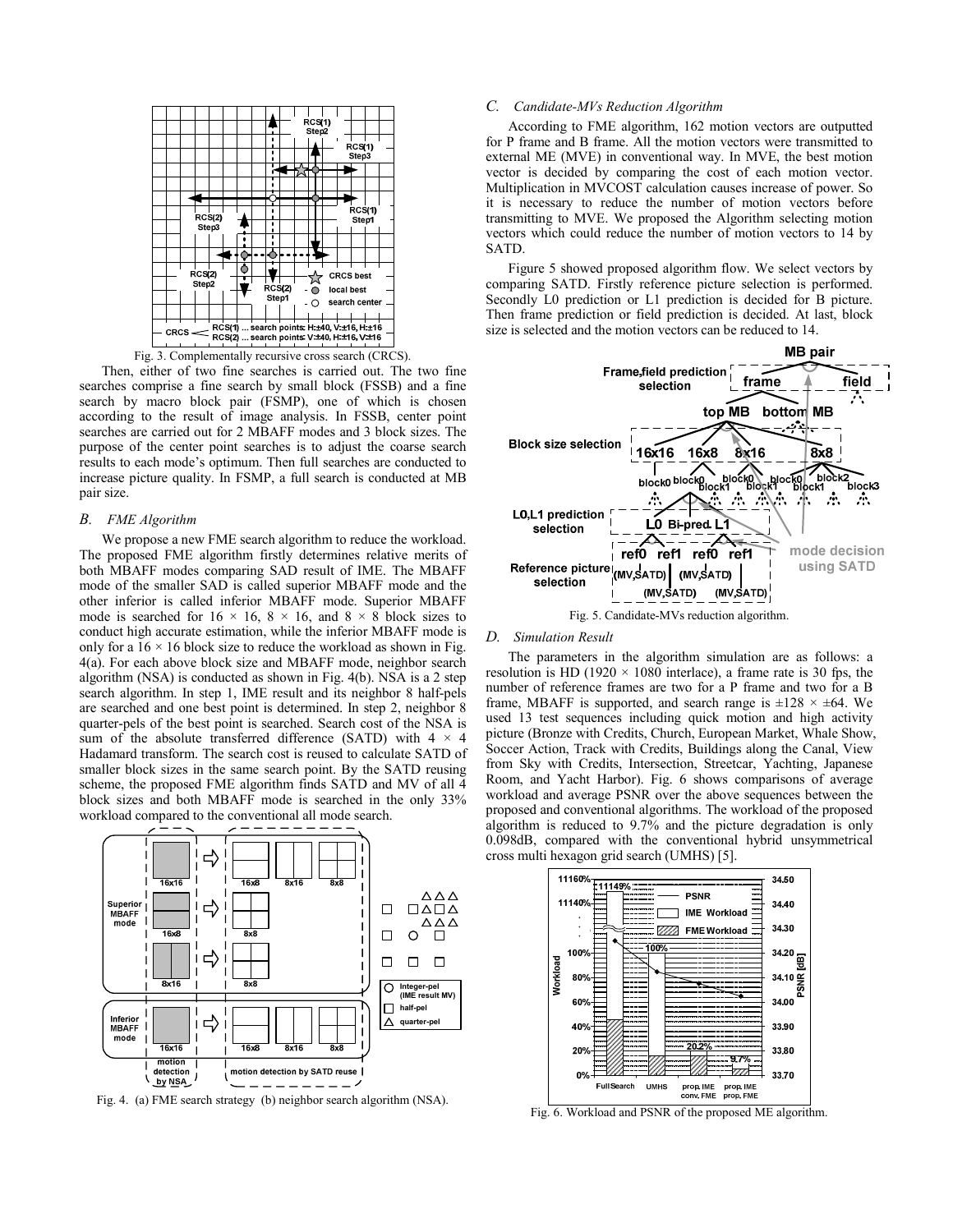#### III. ARCHITECTURE

## *A. Architecture Overview*

A whole diagram of the proposed ME processor is illustrated in Figure. 7. One core has IME, FME, image cache, and other controllers. ME with two reference picture is conducted by using two cores. SATD comparator executes selection of motion vectors after getting results of ME from two cores. A search window buffer RAM (SWRAM: dual port = one read / one write) provides reference image data to the IME\_PU and SME\_DATAPATH through a cross path circuit. The cross path circuit rotates pixel data on demand. A template-block buffer (TB buffer) is a register file that stores current image data.



Fig. 7. A block diagram of the proposed ME processor core.

#### *B. IME Architecture*

Fig. 8 portrays the IME block diagram and the detail drawing of the reconfigurable ring-connected systolic array (RRSA) inside it. The RRSA is comprised of eight sub block systolic arrays (SBSAs) and registers for vertical shift (REG\_VS).



Fig. 8. A block diagram of the IME architecture.

By changing a combination of SBSAs, the size of a processing unit (PU) arrays can be configured, ranging from  $8 \times 8$  to  $16 \times 32$ . Hence, SAD calculations in any block types (frame / field MBAFF modes, and  $8 \times 8 / 16 \times 8 / 8 \times 16 / 16 \times 16 / 16 \times 32$  block sizes) can be performed by the RRSA architecture.

The PU and shift register unit (SRU) have a direct access path for initial load and buffered access path through REG\_VS for a full search. Furthermore the PU and SRU can search at continuous points with less reload of pixels from the SWRAM by pixel reuse. The SBSA has an inter- and intra-connection (ring connection) with multiplexers to exchange  $1 \times 8$  pixels, along the horizontal direction. In addition, the SBSA has vertical connections to transfer  $8 \times 1$  pixels to the upper SBSA. The function of the PU is to calculate a block SAD. Meanwhile, the function of the SRU is to buffer searchwindow pixels for the PU. Using these configurations, a vertical shift operation, left shift operation, right shift operation, and  $8 \times 8$ rectangular-block loading (initial load) can be supported. So, a block is searched along the left, right, and lower directions on demand without pixel reload. In other words, the flexible systolic array enables efficient one-dimensional search and FS. The ring-shaped connection is thus effective for the pixel reuse in the one-dimensional search and full search because the connection does not dispose pixels in search window.

# *C. FME Architecture*

The FME architecture is comprised of FME quarter-pel generators (FME\_SPGs), FME processing units (FME\_PUs), and FME sequencer (FME SEQ), as shown in Fig. 9. A pair of SME\_SPG and SME\_PU is able to process  $8 \times 8$  pixels. The FME\_SPGs access the SWRAM only while the IME\_PUs do not access it. In consideration of this access restriction, the FME architecture has a 512-way parallelism. With the proposed architecture, an NSA with  $16 \times 16$  pixels is carried out in 85 cycle times, and the total access time of the proposed FME algorithm is 404.



## *D. Candidate-MVs Reduction Architecture*

The candidate motion vectors reduction architecture is illustrated in Fig. 10. The SATD comparator corresponds to "SCMP", which refines motion vectors. The SCMP is comprised of an Enable buffer, SATD buffer, Motion vector buffer, Reference-selector, List-selector, Frame/field-selector, and Block-size-selector. Each selector has a comparator and decoder. All registers of Enable buffer is initially set